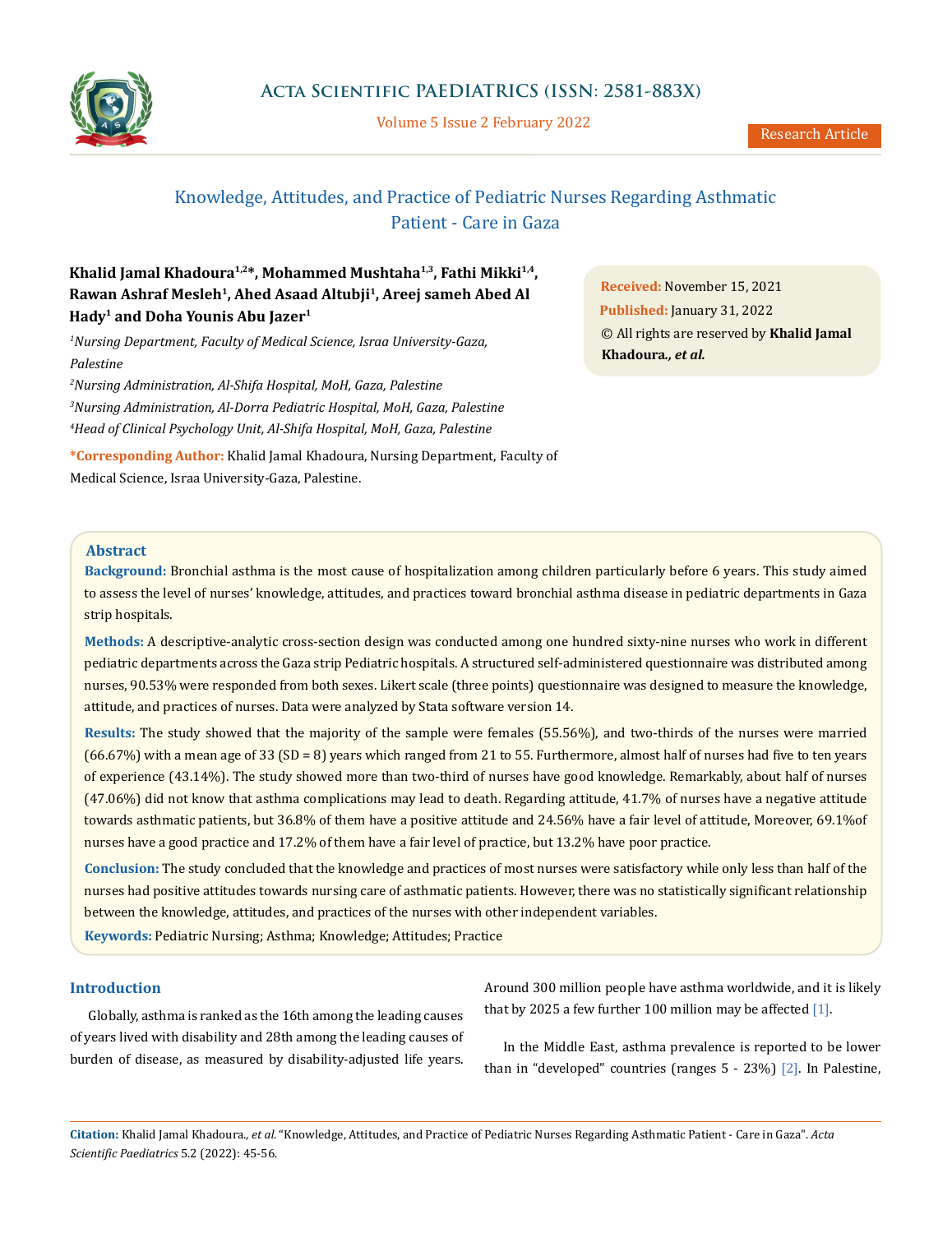physician-diagnosed asthma prevalence was 3.8%, and the prevalence of recent wheezing was 8.9%, the lowest 12-months wheezing prevalence rate was seen in rural Palestinian  $(5.5%)$   $[3]$  and the highest in the desert population of Saudi Arabia (23%)  $[4]$ .

Patterns in asthma incidence and prevalence differ between children and adults. It is well-known that asthma often begins in childhood but can occur at any time throughout life, with some developing asthma for the first time as adults. While asthma incidence and prevalence are higher in children, asthma-related healthcare use and mortality are higher in adults. Interestingly, incidence and prevalence of asthma differs by sex across the lifespan. Pre-pubertal boys have a higher asthma incidence, prevalence, and hospitalization rate than girls of the same age, but this trend reverses during adolescence [5].

In an observational multicenter study, which was conducted in the pulmonology and pediatric wards in Marseille. A total of 42.5% reported previous training in inhalation device technique. When evaluating theoretical knowledge, they found a mean of 54% correct answers. Regarding practical skills, they found a mean of 1.12 failed steps out of 7. In both, attending physicians were better than residents and nurses  $[6]$ . In another survey in France, the results showed that many physicians and nurses lack knowledge and use inappropriate practices in asthmatic patient's care [7].

The most common reasons for uncontrolled asthma are nonadherence to treatment and poor knowledge and skills in disease management. Inadequate education about the prevention of exposure to asthma triggers, the inability to prevent acute attacks and ineffective use of inhalers are the common reasons for uncontrolled asthma. Asthma education is a vital component in disease control and self- management. Patient education makes management of the disease cost effective and comprehensive  $[8]$ .

Up to the best of our knowledge, the information about nurses' knowledge and practices regarding asthma management still not researched. This study is the first study conducted in Gaza Strip to assess Nurses' knowledge, attitude and practice regarding the care of asthmatic patient in Gaza.

### **Methods**

### **Study design**

A descriptive- analytic cross-section design was used in this study from June 2020 to November 2020. This study was conducted in all pediatric department in all Gaza hospitals which includes Pediatric departments (Pediatric Mubarak Hospital, Kamal Adwan Hospital, El Dorra Pediatric Hospita, Al Nasr Pediatrics' Hospital, Al Rantisi Pediatrics' Hospital and Al- Aqsa Martyrs Hospital). The study population was all nurses who care with asthmatic child patients in Gaza strip hospitals. The sample for this study was census consisted of 169 nurses working in the pediatric departments. And all were selected according to eligibility criteria.

#### **Eligibility criteria**

All staff nurses who work in pediatric departments in hospitals were included. However, all nurses who work for temporary work period, all internships student, and all volunteer nurses who they work as volunteers in pediatric departments were excluded.

### **Data collection and study instrument**

Data were collected by structured self-administered questionnaire to assess nurses' knowledge, attitude and practice. The questionnaire consisted of four domains, the first was to assess characteristics of the nurses such as age, gender, marital status, qualification, years of experience…), then three domains, in which each one was to assess separately the domains of knowledge, attitude, and practice regarding bronchial asthma and nursing care.

### **Ethical and administrative considerations**

Prior to the commencement of the study, ethical compliance was obtained to protect participants and maintain their confidentiality. Ethical approval from the Palestinian health research council was gained (No. PHRC/HC/780/20). As well, approval from the hospitals' administration was taken. Informed consent was taken from participants.

#### **Data management statistical analysis**

The researchers used Stata version 14 statistical software for data analysis. Data entry was performed by the researcher on daily basis. The quality of the data was verified and any invalid questionnaires were refilled. Upon completing the process, 5% of the data were re-filled to ensure the correct entry procedure and to decrease error in the entry. Before analysis, the data were coded, where required, and were cleaned for any errors or illogic values, then descriptive analysis in the form of measures for central tendency as means; and measures of variability as for standard deviation and variances was conducted for normally distributed

**Citation:** Khalid Jamal Khadoura*., et al.* "Knowledge, Attitudes, and Practice of Pediatric Nurses Regarding Asthmatic Patient - Care in Gaza". *Acta Scientific Paediatrics* 5.2 (2022): 45-56.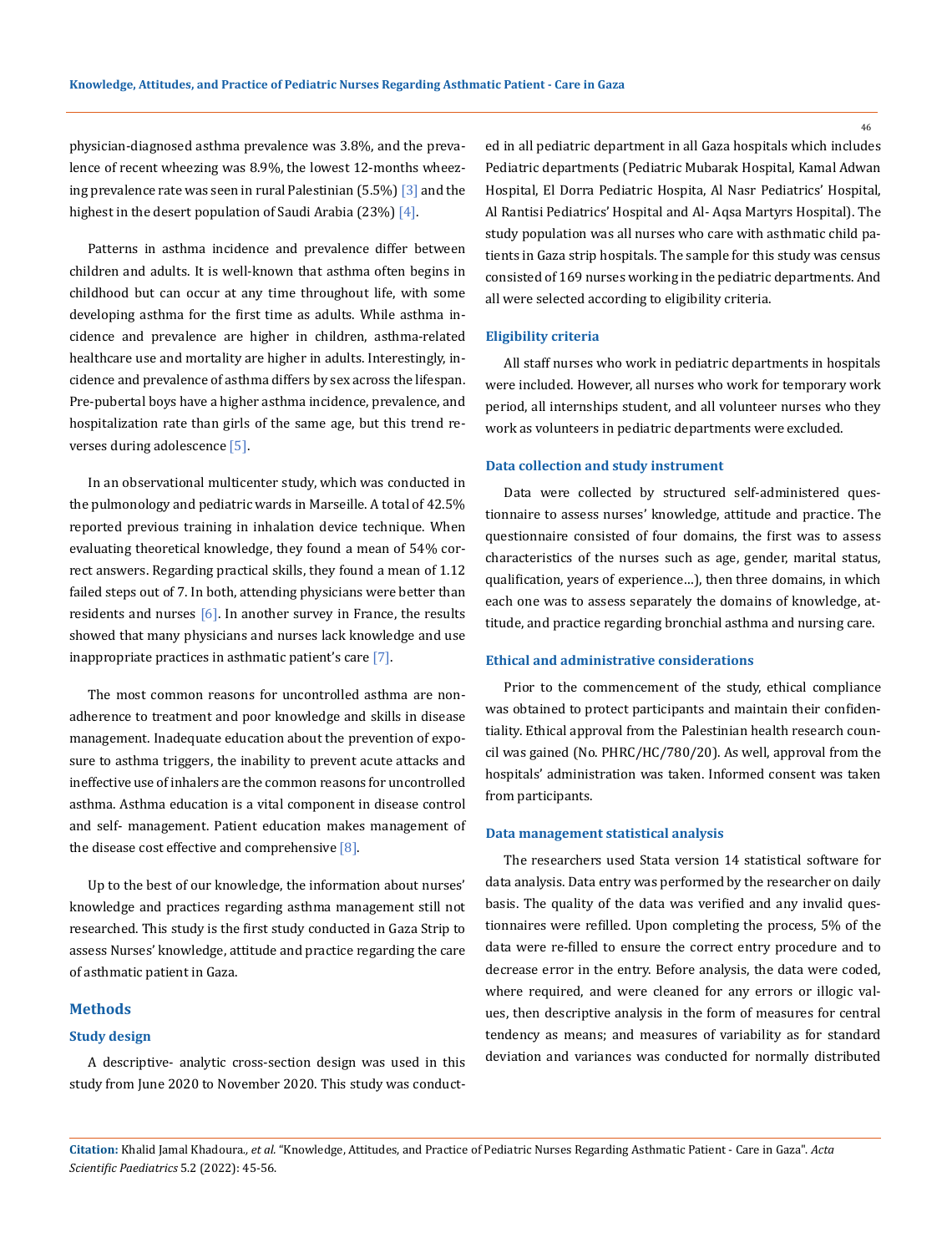variables. Categorized data were tabulated according to frequency distribution and percentage. Relationship analysis between dependent and independent categorical variables was conducted by using the cross-tabulation method and chi-squared test. However, a t-test with two independent categorical variables was analyzed for a continuous dependent variable.

### **Results and Discussion**

#### **Descriptive statistics**

One hundred sixty-nine questionnaires were distributed among nurses from sex different pediatric departments across Gaza strip Hospitals. One hundred fifty-three were respondent to the questionnaire with a response rate of 90.53%. The mean age was 32.88 with a standard deviation of 8.39 and ranged from 21 to 55 years. The majority of nurses (43.14%) had only five to ten years' experience, 22.22% of them had only 5 years of experience, 15.69% had more 10 - 15 years of experience and 18.69% had more 15 years of experience. More than half were females (55.56%, n = 85), and two third of the nurses were married (66.67%) and only 30.72% unmarried. Most of nurses had a bachelor's degree with range 62.09%, about one third of them (30.72%) had diploma degree and 5.88% had master's degree. Most of nurses were graduated from Al-Azhar University (39.87%), 8.50% were graduated of AL-Islamic University, 26.14% of them were graduated of Palestine University and only 4.58% were graduated of Al Quds University. Majority of participants work in Pediatric Mubarak Hospital (20.26%), 15.69% work in Al Rantisi Pediatrics' Hospital, 9.15% work in Al-Aqsa Martyrs Hospital, 17.65% work in El Dorra Pediatric Hospital and 19.16% work in AL-Naser Pediatrics' Hospital (Table 1).

| <b>Categorical Variable</b>     | N  | <b>Percent</b> |
|---------------------------------|----|----------------|
| Hospital name                   |    |                |
| Pediatric Mubarak Hospital      | 31 | 20.26          |
| El Dorra Pediatric Hospital     | 27 | 17.5           |
| Kamal Adwan Hospital            | 27 | 17.65          |
| Al Rantisi Pediatrics' Hospital | 14 | 15.69          |
| Al Nasr Pediatrics' Hospital    | 30 | 19.61          |
| Hospital                        | 24 | 9.15           |
| Experience years groups         |    |                |
| $1 - 5$                         | 66 | 22.22          |
| $> 5 - 10$                      | 34 | 43.14          |
| $>10 - 15$                      | 24 | 15.69          |
| >15                             | 26 | 18.96          |

| Male                                      | 68                       |                | 44.44 |       |  |
|-------------------------------------------|--------------------------|----------------|-------|-------|--|
| Female                                    |                          | 85             |       | 55.56 |  |
|                                           | Marital status           |                |       |       |  |
| Married                                   |                          | 102            |       | 66.67 |  |
| Unmarried                                 |                          | 47             |       | 30.72 |  |
| <b>Others</b>                             |                          | $\overline{4}$ |       | 2.61  |  |
|                                           | Level of education       |                |       |       |  |
| Diploma                                   |                          | 47             |       | 30.72 |  |
| <b>Bachelor</b>                           |                          | 95             | 62.09 |       |  |
| Master                                    | 9                        | 5.88           |       |       |  |
| <b>Others</b>                             | $\overline{2}$           |                | 1.31  |       |  |
|                                           | University of graduation |                |       |       |  |
| Al-Azhar University                       |                          | 61             | 39.87 |       |  |
| Al Islamic university                     |                          | 13             | 8.50  |       |  |
| Palestine university                      |                          | 40             |       | 26.14 |  |
| Al-Quds University                        |                          | 7              | 4.58  |       |  |
| University College of Applied<br>Sciences | 25                       | 16.34          |       |       |  |
| <b>Others</b>                             |                          | 7              |       | 4.58  |  |
| Continuous<br>variable                    | Mean                     | <b>SD</b>      |       | Range |  |
| Age in years                              | 32.88                    | 8.39           | 21    | 55    |  |

**Table 1:** Participants' characteristics (n = 153).

## **Level of knowledge among nurses regarding care of pediatric asthmatic patient**

Tables 2 describes that the level of knowledge among participated nurses in this study was 74.37% which consider good. However, still need for improvement especially in the following items: 1) Are Asthmatic attacks triggered by physical inactivity? 2) Does asthma illness not have serious complications that can lead the patient to death in children? 3) Is walking the referable exercise for asthmatic patient? 4) Can Aspirin cause asthmatic attack? as all reported a level of knowledge below 50%.

Knowledge of nurses about bronchial asthma disease and knowing that it is a chronic disease were the most frequent items to be applied and ranked as first one with a relative mean of 94.12% and standard deviation of 0.24. Knowing that asthma attack vary in severity and frequency from person to person was also

**Citation:** Khalid Jamal Khadoura*., et al.* "Knowledge, Attitudes, and Practice of Pediatric Nurses Regarding Asthmatic Patient - Care in Gaza". *Acta Scientific Paediatrics* 5.2 (2022): 45-56.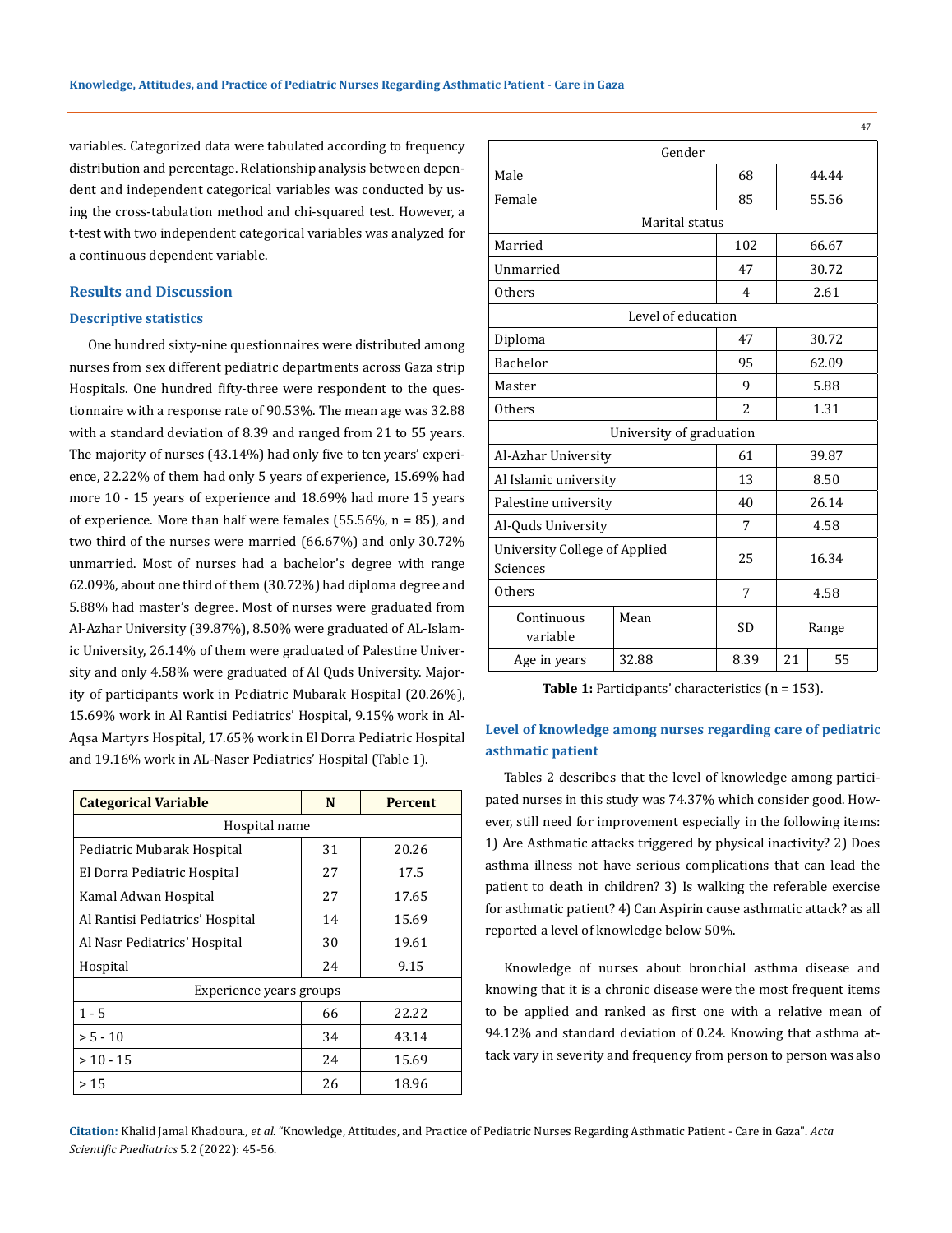in the first rank with the same relative mean 94.12% but with different standard deviation of 0.94 and only 5.88% answered incorrect answers; followed by knowing the normal respiratory rate per minute  $16$  - 20 in the  $4<sup>th</sup>$  rank (93.47%) with standard deviation of 0.93% and only 6.53% answered incorrect answer. Yet, 84.31% of nurses were knowing that asthma disease affects social aspects of the patient's life and asthmatic patient should take plenty of warm water to prevent inflammation of the airway with similar standard deviation of 0.84 which placed in the fifth rank.

However, 81.05% were knowing that cyanosis not red discoloration of skin which applied in the seventh rank with standard deviation of (0.81). Whereas only 25.50% of nurses were knowing asthma disease cannot be caused by bronchitis and sinusitis. And 73.86% of nurses knowing that asthma characterized by Wheezing which placed in the ninth rank. followed by 71.24% of nurses knowing that Spirometry is the main test use to diagnosis asthma disease with standard deviation of (0.71) and 28.76% didn't know that. Unfortunately, only 56.86% of nurses knowing that asthmatic attacks triggered by physical inactivity with standard deviation of (0.57). Moreover, the items of knowing that asthma disease does not have serious complications that can lead the patient to death in children and walking is referable exercise for asthmatic patient have the same rang (47.06%) with same standard deviation of (0.47) which were placed in the 12th rank but unfortunately 52.94% didn't know that. Finally, knowing that aspirin causes asthmatic attack was the less frequent item to be applied and ranked as 14th rank, but more than half of nurses (54.90%) not know that aspirin causes asthmatic attack.

This result inconsistent with another study conducted in Sudan (Abdallah, 2018 #37) which revealed that majority of nurses were females (63.8%) with age ranged between 20 to 25 years (56.4%), the educational level was Bachalor degree (64%) and the level of experience ranged between 1 - 5 (85.1%). Based on findings of this study, we notice that (39.87%) of participants were graduated from Al-Azher University and most of them work in Pediatric Mubarak and AL Naser Pediatric's Hospitals.

| $\#$ | <b>Item</b>                                                                                                      | Weighted<br>mean | <b>SD</b> | Rank         | <b>Correct</b> | $\%$     | <b>Incorrect</b> | $\frac{0}{0}$ |
|------|------------------------------------------------------------------------------------------------------------------|------------------|-----------|--------------|----------------|----------|------------------|---------------|
|      | Do you know bronchial asthma<br>disease?                                                                         | 94.12            | 0.24      | $\mathbf{1}$ | freq.<br>144   | 94.12    | freq.<br>9       | 5.88          |
|      | Is bronchial asthma a chronic<br>disease?                                                                        | 94.12            | 0.24      | $\mathbf{1}$ | 144            | 94.12    | 9                | 5.88          |
|      | Are Asthmatic attacks triggered<br>by physical inactivity?                                                       | 56.86            | 0.57      | 11           | 87             | 56.86    | 66               | 43.14         |
|      | Is Asthma not characterized by<br>Wheezing?                                                                      | 73.86            | 0.74      | 9            | 113            | 73.86    | 40               | 26.14         |
|      | Spirometry is the main test use<br>to diagnosis asthma disease?                                                  | 71.24            | 0.71      | 10           | 109            | 71.24    | 44               | 28.76         |
|      | Can the asthma disease affect so-<br>cial aspects of the patient's life?                                         | 84.31            | 0.84      | 5            | 129            | 84.31373 | 24               | 15.69         |
|      | Does asthma illness does not<br>have serious complications that<br>can lead the patient to death in<br>children? | 47.06            | 0.47      | 12           | 72             | 47.06    | 81               | 52.94         |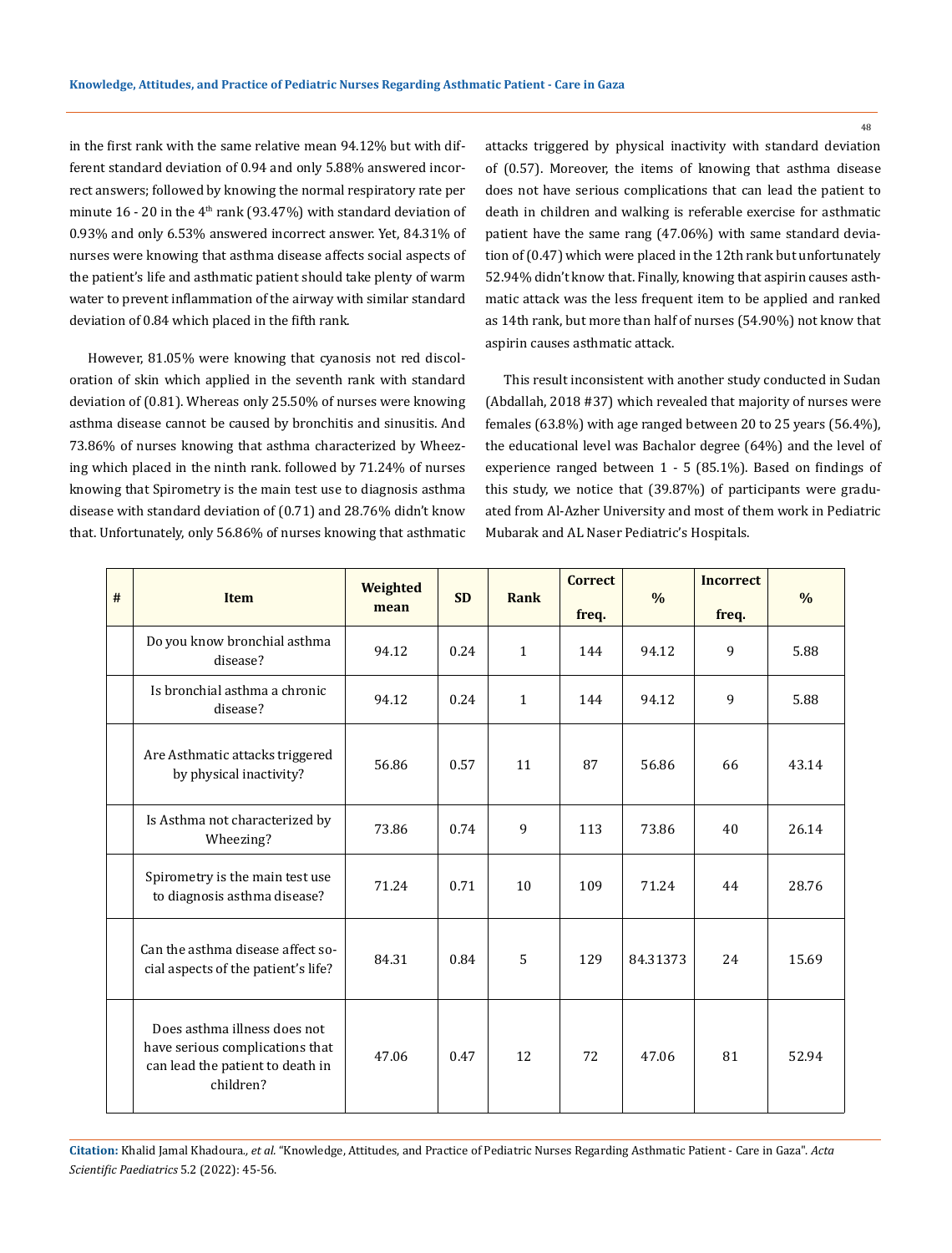| Asthma disease cannot be caused<br>by bronchitis and sinusitis?                                    | 74.51 | 0.75  | 8            | 114  | 74.51 | 39  | 25.50    |
|----------------------------------------------------------------------------------------------------|-------|-------|--------------|------|-------|-----|----------|
| Is walking the referable exercise<br>for asthmatic patient?                                        | 47.06 | 0.47  | 12           | 72   | 47.06 | 81  | 52.94    |
| Is asthmatic patient should take<br>plenty of warm water to prevent<br>inflammation of the airway? | 84.31 | 0.84  | 5            | 129  | 84.31 | 2.4 | 15.68627 |
| Asthma attack vary in severity<br>and frequency from person to<br>person?                          | 94.12 | 0.94  | $\mathbf{1}$ | 144  | 94.12 | 9   | 5.88     |
| Is cyanosis red discoloration of<br>skin?                                                          | 81.05 | 0.81  | 7            | 124  | 81.04 | 29  | 18.95    |
| Can Aspirin cause asthmatic<br>attack?                                                             | 45.1  | 0.45  | 14           | 69   | 45.10 | 84  | 54.90    |
| Is the normal respiratory rate<br>per minute 16 - 20?                                              | 93.46 | 0.93  | 4            | 143  | 93.46 | 10  | 6.53     |
| Total                                                                                              | 74.37 | 0.142 | ÷            | 1593 | 74.37 | 549 | 25.631   |

Table 2: Level of knowledge among nurses regarding care of pediatric asthmatic patient (n = 153).

## **Relationship between level of knowledge regarding asthmatic patient care and nurses' characteristics**

related to nature of hospital and the level of in-service education efforts done upon improve knowledge or the robust knowledge background of nurses themselves. All other variables were unable to have any relationship between level of knowledge and nurses' characteristics.

In regard to the relationship between level of knowledge regarding care of pediatric asthmatic patient and nurses' characteristics, the only relation was found between Hospitals. This may be

| <b>Categorical Variable</b>     | <b>Incorrect</b><br>$(n)\%$ | <b>Correct</b><br>$(n)\%$ | $X^2$   | <b>P-value</b> |
|---------------------------------|-----------------------------|---------------------------|---------|----------------|
|                                 | Hospital name               |                           |         |                |
| Pediatric Mubarak Hospital.     | 9(29.03)                    | 22(70.97)                 | 13.3322 | $0.020*$       |
| Kamal Adwan Hospital            | 3(11.11)                    | 24(88.89)                 |         |                |
| El Dorra pediatric Hospital     | 2(7.41)                     | 25(92.59)                 |         |                |
| Al Rantisi pediatrics' Hospital | 1(7.14)                     | 13(92.86)                 |         |                |
| Al Nasr pediatrics' Hospital    | 9(30.00)                    | 21(70.00)                 |         |                |
| Al- Agsa Martyrs Hospital       | 1(4.17)                     | 23(95.83)                 |         |                |
|                                 | Experience years groups     |                           |         |                |

**Citation:** Khalid Jamal Khadoura*., et al.* "Knowledge, Attitudes, and Practice of Pediatric Nurses Regarding Asthmatic Patient - Care in Gaza". *Acta Scientific Paediatrics* 5.2 (2022): 45-56.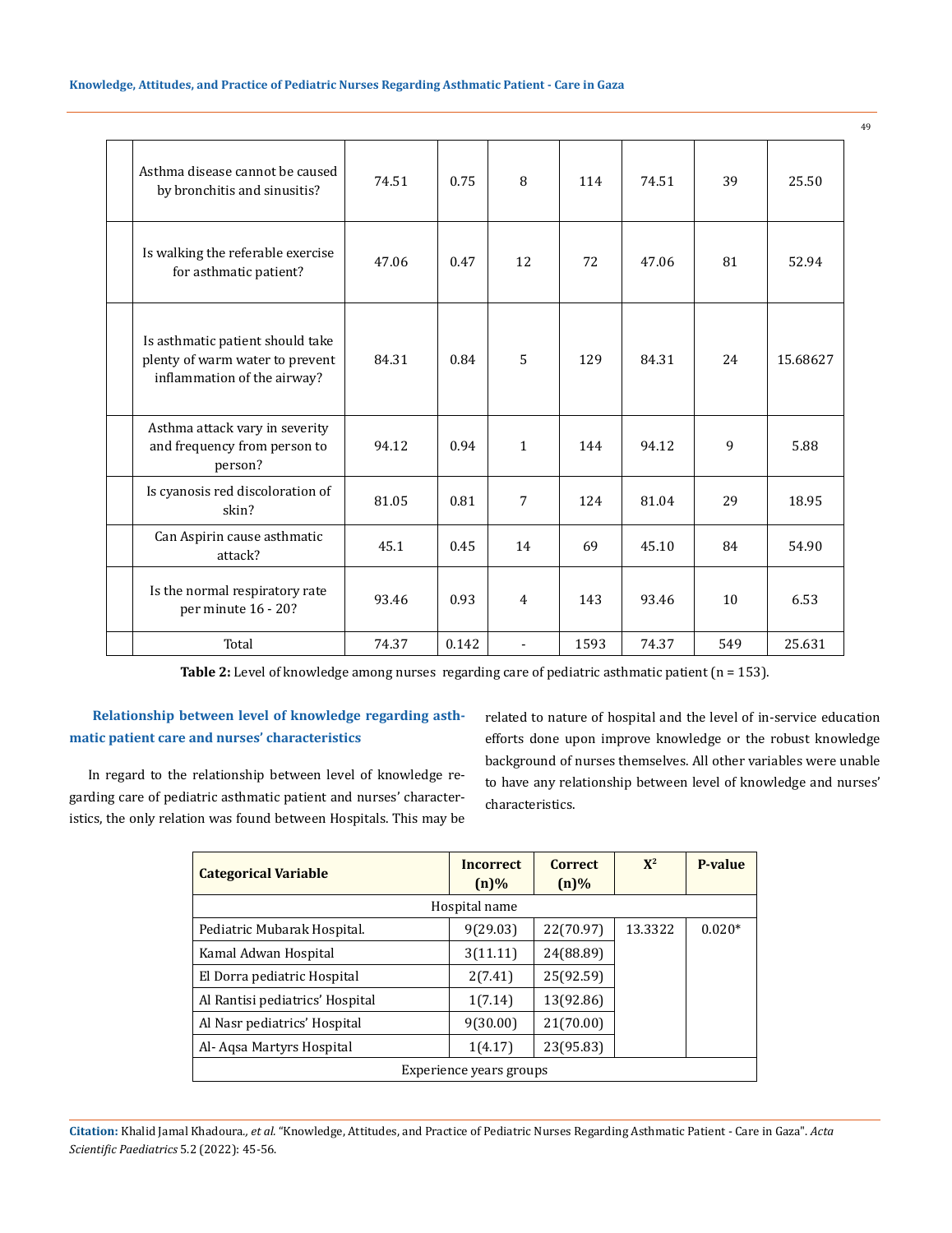| $1 - 5$                                | 8(23.53)                 | 26(76.47) | 4.5786 | 0.205   |
|----------------------------------------|--------------------------|-----------|--------|---------|
| $> 5 - 10$                             | 6(9.09)                  | 60(90.91) |        |         |
| $> 10 - 15$                            | 5(20.83)                 | 19(79.17) |        |         |
| >15                                    | 6(20.69)                 | 23(79.31) |        |         |
| Gender                                 |                          |           |        |         |
| Male                                   | 15(22.06)                | 53(77.94) | 2.293  | 0.087   |
| Female                                 | 10(11.76)                | 75(88.24) |        |         |
|                                        | Marital status           |           |        |         |
| Married                                | 5(10.64)                 | 42(89.36) | 1.7276 | 0.422   |
| Unmarried                              | 19(18.63)                | 83(81.37) |        |         |
| <b>Others</b>                          | 1(25.00)                 | 3(75.00)  |        |         |
|                                        | Level of education       |           |        |         |
| Diploma                                | 11(11.58)                | 84(88.42) | 5.1765 | 0.159   |
| Bachelor                               | 11(23.40)                | 36(76.60) |        |         |
| Master                                 | 2(22.22)                 | 7(77.78)  |        |         |
| <b>Others</b>                          | 1(50.00)                 | 1(50.00)  |        |         |
|                                        | University of graduation |           |        |         |
| Al-Azhar University                    | 6(9.84)                  | 55(90.16) | 4.9771 | 0.419   |
| Al Islamic university                  | 3(23.08)                 | 10(76.92) |        |         |
| Palestine university                   | 6(15.00)                 | 34(85.00) |        |         |
| Al-Quds University                     | 2(28.57)                 | 5(71.43)  |        |         |
| University College of Applied Sciences | 6(24.00)                 | 19(76.00) |        |         |
| Others                                 | 2(28.57)                 | 5(71.43)  |        |         |
| Continuous Variable                    | Incorrect                | Correct   | t-test | P-value |
|                                        | Mean                     | Mean      |        |         |
| Age (years)                            | 35.64                    | 32.34     | 1.8    | 0.0723  |

**Table 3:** Level of knowledge by nurses' characteristics**.**

### **Attitude of nurses regarding care of pediatric asthmatic patient**

Three points Likert scale was used to reflect the attitude of nurses. The mean of nurse's attitude was classified from 1 to 1.66 for disagree, 1.67 to 2.33 for neutral, and 2.34 to 3 for completely agree attitude.

Of nurses, the overall relative mean of nurses had unsatisfactory attitude was 65.63%. As, the relative mean of nurses with negative attitude was 41.7%, and 36.8% had a positive attitude and 24.56% was classified as fair attitude (Table 4). Negative attitude believed to affect nurses practice in spite of being have good level of knowledge.

Table 4 reveals that 14.38% of nurses were agreed that asthma is a common disease in Gaza Strip, but 45.1% were disagreed and 40.52% were neutral. Whereas 16.99% were agreed that children are more susceptible to asthma disease, but 52.29% were disagreed and 30.72% were neutral. As well, 75.16% decided that pollens and dust are not factors of asthma disease, but 13.73% were disagreed with that and 11.11%were neutral. However, 30.72% agreed that physical inactivity is risk factor asthma disease while 37.25% disagreed and 32.03% were neutral. 56.87% of nurses agreed that respiratory infection can not considered as an important cause of asthma disease, but 23.53% disagreed and 19.61% were neutral.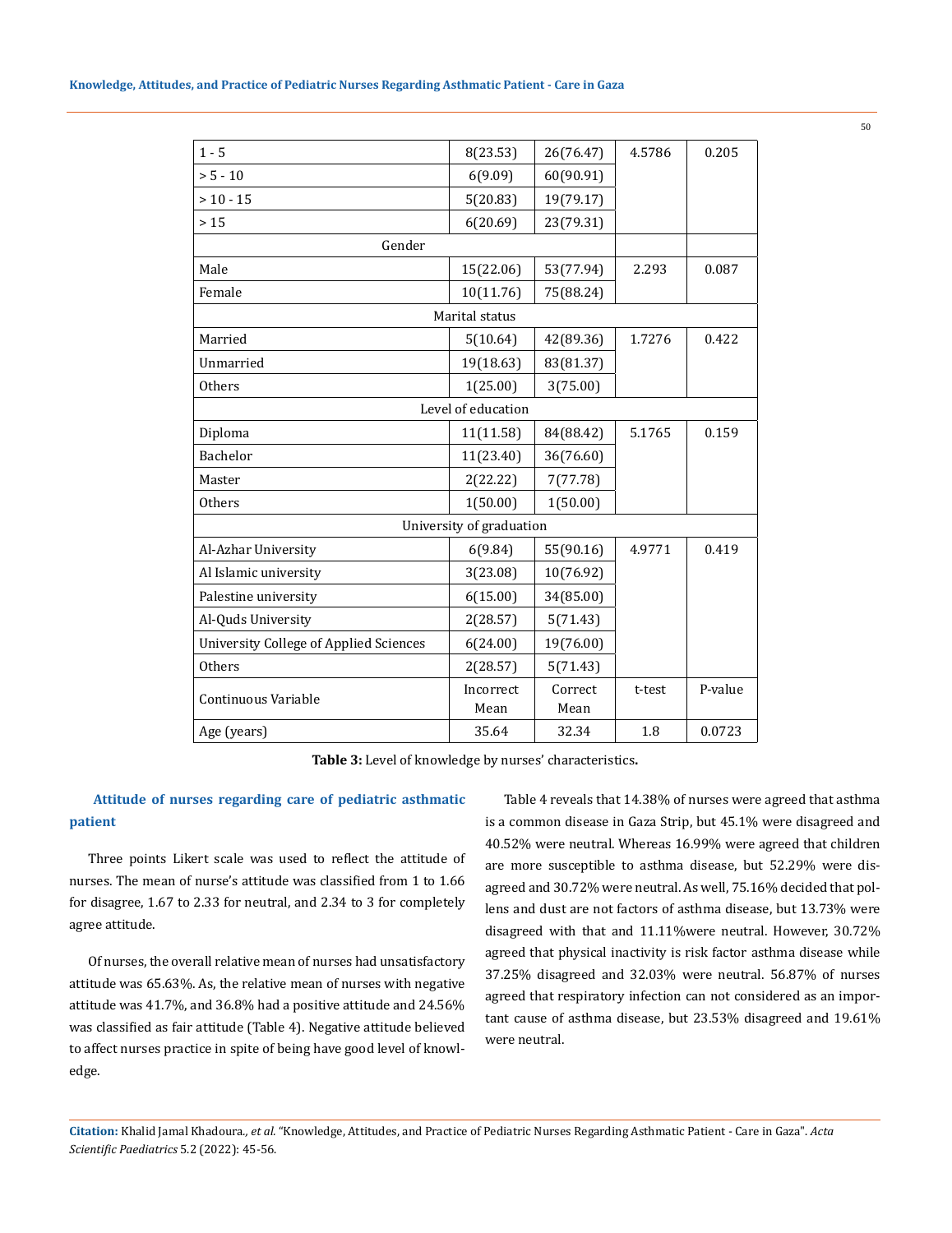Conversely, only 34.64% of nurses agreed that cyanosis is the first signs of asthmatic patients, 47.06% disagreed and 18.30 were neutral. And 8.50% of nurses decided that taking relive meditation, help positively the asthma attack, more than half of nurses (75.16%) disagreed and 16.34% were neutral. Still, 45.10% of them believed that taking asthma medication can cause addiction, but 35.29% disagreed with that and 19.61% were neutral.

Moreover, only 3.27% of nurses agreed that asthma disease varies in severity between day and night while more than two third of nurses (85.62%) disagreed and 11.11% were neutral. Whereas 77.78% of them agreed that during asthmatic attack the patient should be in the fowler position, but 16.99% disagreed with that and only (5.23%) were neutral.

However, 18.30% of nurses decided that bronchodilators used for asthma to reduce inflammation and 54.90% of them disagreed and 5.88% were neutral. 18.30% of nurses agreed that asthma disease have higher rates in males more than females while 39.87% disagreed with that and 41.83% were neutral. More than half of nurses (63.40%) agreed that oxygen mask is not effective during asthmatic attack, but 18.30% disagreed with that and 18.30% were neutral. Finally, 31.37% of them agreed that asthmatic patient can do exercises, but 39.22% disagreed with that and 29.41 were neutral.

| # | Item                                                                                            | <b>Disagree</b><br>n(%) | Fair<br>n(%)  | <b>Agree</b><br>n(%) |
|---|-------------------------------------------------------------------------------------------------|-------------------------|---------------|----------------------|
|   | In your opinion,<br>asthma is a<br>common disease in<br>Gaza Strip.                             | 69 (45.1)               | 62<br>(40.52) | 22 (14.38)           |
|   | Children are more<br>susceptible to<br>asthma disease.                                          | 80(52.29)               | 47(30.72)     | 26(16.99)            |
|   | In your opinion,<br>pollens and dust are<br>not factors of cause<br>asthma.                     | 21(13.73)               | 17(11.11)     | 115(75.16)           |
|   | In your opinion,<br>physical inactivity<br>is factor of cause<br>asthma.                        | 57(37.25)               | 49(32.03)     | 47(30.72)            |
|   | Respiratory<br>infection cannot be<br>considered as an<br>important cause of<br>asthma disease. | 36(23.53)               | 30(19.61)     | 87(56.86)            |

|                                                                                                    |            |           | 51         |
|----------------------------------------------------------------------------------------------------|------------|-----------|------------|
| In your opinion,<br>cyanosis is the first<br>signs of asthmatic<br>patient.                        | 72(47.06)  | 28(18.30) | 53(34.64)  |
| In your view, taking<br>relive medication,<br>help positively the<br>asthma attach.                | 115(75.16) | 25(16.34) | 13(8.50)   |
| In your view, taking<br>asthma medication<br>can cause addiction.                                  | 54(35.29)  | 30(19.61) | 69(45.10)  |
| In your opinion,<br>Asthma disease<br>varies in severity<br>between day and<br>night.              | 131(85.62) | 17(11.11) | 5(3.27)    |
| In your opinion,<br>during asthmatic<br>attack the patient<br>should be in the<br>fowler position. | 26(16.99)  | 8(5.23)   | 119(77.78) |
| In your opinion,<br>bronchodilators<br>used for asthma to<br>reduce inflamma-<br>tion.             | 84(54.90)  | 9(5.88)   | 60(39.22)  |
| In your opinion,<br>Asthma disease<br>have higher rates<br>in males more than<br>females.          | 61(39.87)  | 64(41.83) | 28(18.30)  |
| In your view,<br>oxygen mask is not<br>effective during<br>asthmatic attack.                       | 28(18.30)  | 28(18.30) | 97(63.40)  |
| In your opinion,<br>Asthmatic patient<br>can do exercises.                                         | 60(39.22)  | 45(29.41) | 48(31.37)  |
| Total                                                                                              | 41.7       | 24.56     | 36.8       |

**Table 4**: Attitude of nurses regarding care of pediatric asthmatic patient ( $n = 153$ ).

## **The mean of nurses' attitude regarding pediatric asthmatic patient care**

Table below exposes the extent of agreements among the pediatric nurses toward the care of asthmatic children. Likert scale (three points) was used to reflect the attitude of nurses, the mean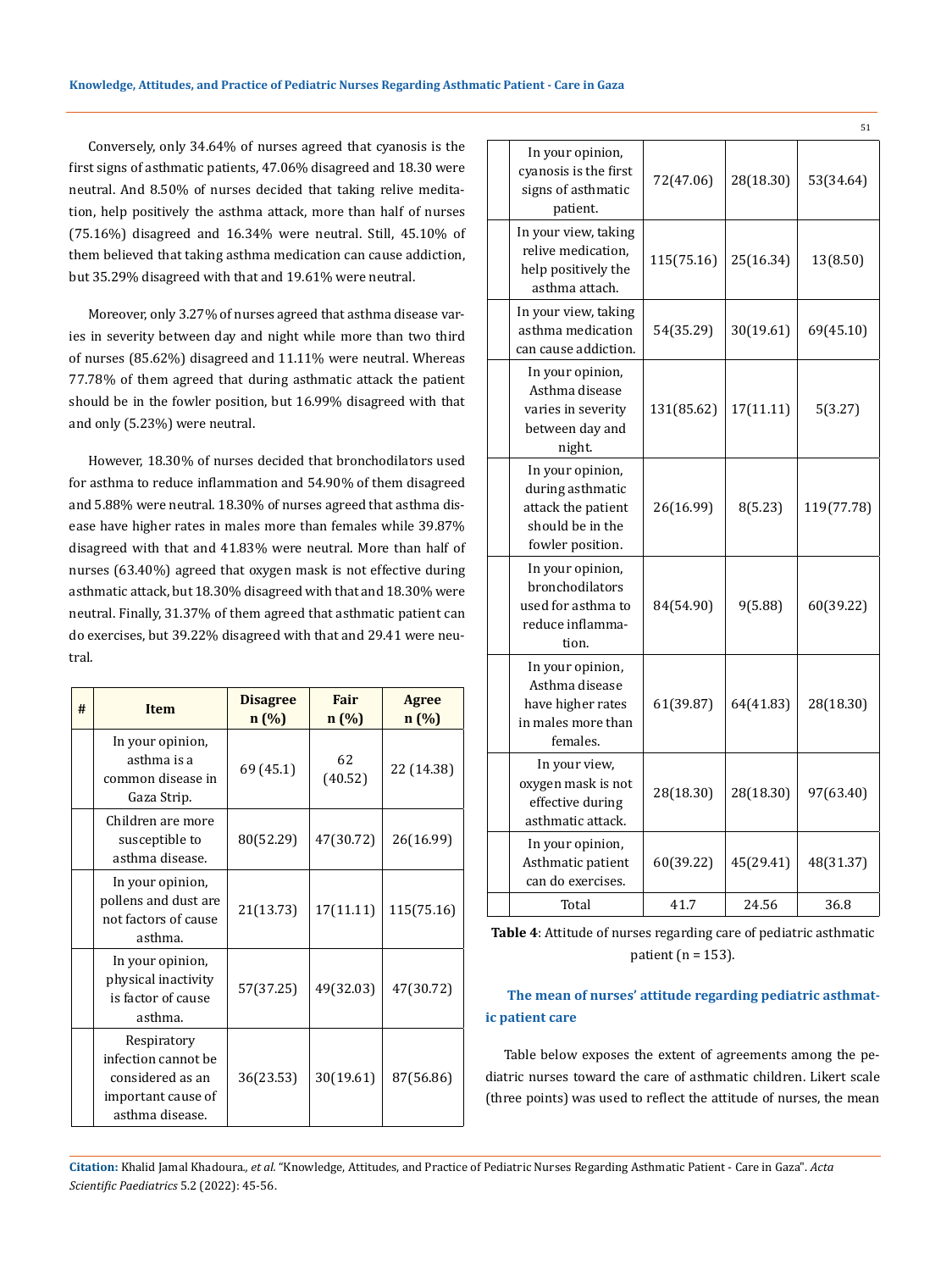52

#### **Practices of nurses regarding pediatric asthmatic patient care**

2.34 to 3 considered the mean of neutral and agree attitude, respectively. The majority of nurses (87.15%) were agreed that the pollens and dust are not factors of asthma disease with mean (2.61%) and standard deviation (0.058) which ranked in the first one. Followed by, (86.93%) of nurses were agreed that during asthmatic attack the patient should be in fowler position with mean (2.61%) and stander deviation (0.061) which placed in the second rank. And (81.7%) were decided that oxygen mask is not effective during asthmatic attack with mean (2.45) and standard deviation (0.063) which applied in the third rank. (77.78%) of nurses believe respiratory infection can considered as an important cause of asthma disease with mean (2.33%) and stranded deviation (0.067) which placed in 4th rank. Yet, (69.93) % of nurses were agreed that taking asthma medication can cause addiction. And about (64.49%) of nurses were decided that physical inactivity is a factor of causing asthma with mean (1.93%) and standard deviation (0.066) placed in sixth rank. (64.05%) of them were agreed asthmatic patient can do exercises which placed in in  $7<sup>th</sup>$  rank with mean (1.92) and standard deviation (0.068). However, 62.53% of nurses believe cyanosis is the first signs of asthmatic patient which applied in the eighth rank. Moreover, (61.44%) of them decided bronchodilator used for asthma to reduce inflammation with mean (1.84%) and standard deviation (0.077). As well, (59.48%) were agreed that the asthma disease have higher rates in males more than female in the  $10<sup>th</sup>$  rank. Conversely, more than half of the participants (56.43%) believed asthma is a common disease in Gaza strip with mean (1.69%) and stranded deviation (0.057). About (54.9%) of them that were decided children are more susceptible to asthma disease, with mean (2.61%) and standard deviation (0.061) which placed in the twelfth rank. Followed by (44.44%) of nurses believe taking relive medication help positively the asthma attack with mean (1.33%). Finally, (39.22%) of them were decided asthma disease varies in severity between day and night with mean (1.18%) and stranded deviation  $(0.037)$  to be applied and ranked as  $14<sup>th</sup>$ .

of disagree attitude considered from 1 to 1.66, 1.67 to 2.33, and

Likert scale (three points) was used to evaluate the practices of nurses. More than half of nurses have good practice (69.1%) and 17.2% of them have fair level of practice, but 13.2% have poor practice. 88.24% of nurses have good practices caring child who has asthma disease, but 3.27% they have poor practice and 8.50% were neutral. Whereas 70.16% of nurses have good practice to use breathing and coughing exercise to mobilize the mucus secretion, but 9.25% they have poor practice and 15.69% were neutral. As well, 78.43% of nurses have good practice to put the patient with asthmatic attack in sitting position when come to emergency department but, 13.73% they have poor practice and 7.84% were neutral. However, 67.96% of nurses agreed to give the patient nebulizer of ventolin as soon as arrived at the hospital, but16.34% were disagreed and 15.69% were neutral. 92.16% of nurses have good practice regard teaching the patient who is newly diagnosed with asthma to reduce exposure asthma triggers but, 1.96% they have poor practice and 5.88% were neutral. Moreover, 79.74% of nurses have good practice regarding tachycardia is a side effect of the nebulizer Albuterol, but 4.58% have poor practice and 15.96% were neutral.

However, 72.55% have good practice regarding when the patient experiencing an acute asthma arrives at the urgent care clinic, tachypnea and prolonged expiration is assessment finding require immediate action, but 16.99% they have poor practice and 10.46% were neutral. 29.41% of nurses have good practice regarding advice patient advice with asthma to take Theophylline to avoid consume the Wheat, but 22.88% they have poor practice and 47.71% were neutral. Whereas 39.22% of nurses have good practice regarding repeat nebulizer of ventolin every five minutes, but 35.95% they have poor practice and 24.84 were neutral. Finally,73.20% of nurses have good practice regarding prepare to administer a corticosteroid to a patient with diagnosis of asthma is reducing the swelling in the airway, but 7.19% they have poor practice and 19.61% were neutral.

| # | Item                                                                 | Mean | <b>SD</b> | <b>Relative</b><br>mean | Rank | <b>Classification</b> |
|---|----------------------------------------------------------------------|------|-----------|-------------------------|------|-----------------------|
|   | In your opinion, asthma is a common disease in<br>Gaza Strip         |      | 0.057     | 56.43                   | 11   | Neutral               |
|   | Children are more susceptible to asthma disease                      |      | 0.061     | 54.9                    | 12   | Neutral               |
|   | In your opinion, pollens and dust are not factors<br>of cause asthma |      | 0.058     | 87.15                   |      | Agree                 |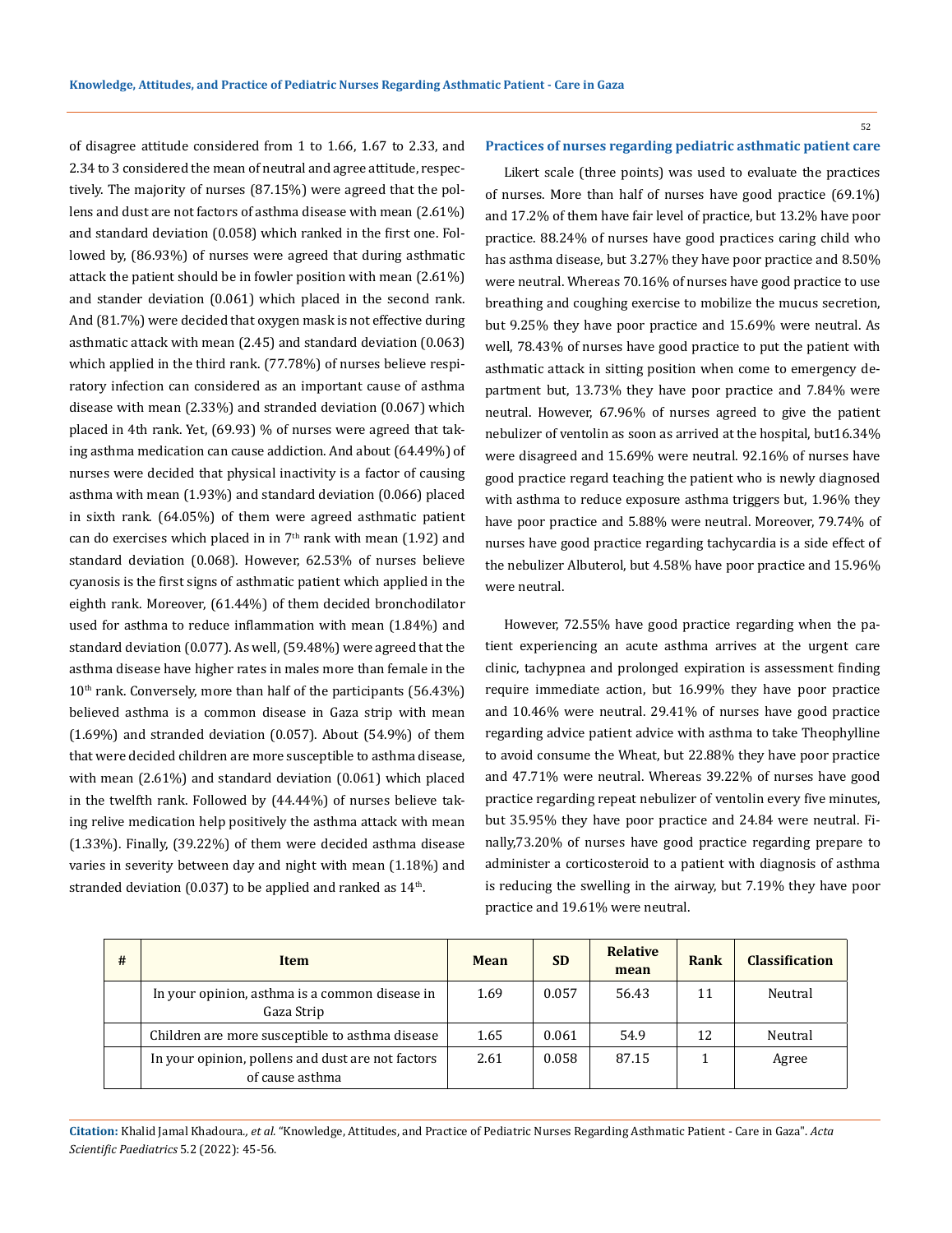| In your opinion, physical inactivity is factor of<br>cause asthma                        | 1.93 | 0.066 | 64.49 | 6              | Neutral  |
|------------------------------------------------------------------------------------------|------|-------|-------|----------------|----------|
| Respiratory infection cannot be considered as an<br>important cause of asthma disease    | 2.33 | 0.067 | 77.78 | 4              | Agree    |
| In your opinion, cyanosis is the first signs of<br>asthmatic patient                     | 1.88 | 0.072 | 62.53 | 8              | Neutral  |
| In your view, taking relive medication, help<br>positively the asthma attach             | 1.33 | 0.050 | 44.44 | 13             | Disagree |
| In your view, taking asthma medication can<br>cause addiction                            | 2.1  | 0.072 | 69.93 | $\overline{5}$ | Agree    |
| In your opinion, Asthma disease varies in<br>severity between day and night              | 1.18 | 0.037 | 39.22 | 14             | Neutral  |
| In your opinion, during asthmatic attack the<br>patient should be in the fowler position | 2.61 | 0.061 | 86.93 | $\overline{2}$ | Agree    |
| In your opinion, bronchodilators used for asthma<br>to reduce inflammation               | 1.84 | 0.077 | 61.44 | 9              | Neutral  |
| In your opinion, Asthma disease have higher<br>rates in males more than females          | 1.78 | 0.059 | 59.48 | 10             | Agree    |
| In your view, oxygen mask is not effective during<br>asthmatic attack                    | 2.45 | 0.063 | 81.7  | 3              | Agree    |
| In your opinion, Asthmatic patient can do<br>exercises                                   | 1.92 | 0.068 | 64.05 | 7              | Agree    |

**Table 5:** Nurses attudes regarding care of pediatric asthmatic patient (relative mean).

Our study came in line with the previous studies regarding the relationship between knowledge and demographic characteristics including as: gender, age, marital status, level of education, and years of experience (Shelan, 2019; Afifa, 2017).

| # | <b>Item</b>                                                                                                                                    | Poor<br>n(%) | Fair<br>n(%) | Good<br>$n(\%)$ |
|---|------------------------------------------------------------------------------------------------------------------------------------------------|--------------|--------------|-----------------|
|   | Have you been<br>involved in caring<br>a child who has<br>asthma disease?                                                                      | 5(3.27)      | 13 (8.50)    | 135 (88.24)     |
|   | To mobilize the<br>mucus secretion,<br>you as a nurse will<br>use breathing and<br>coughing exercise                                           | 14(9.25)     | 24(15.69)    | 115(70.16)      |
|   | When the patient<br>with asthmatic<br>attack come to<br>emergency<br>department, you<br>as nurse should<br>put patient in<br>sitting position? | 21(13.73)    | 12(7.84)     | 120(78.43)      |

| Has a nebulizer of<br>ventolin gave to<br>the patient as soon<br>as he arrives at the<br>hospital?                                                                                                                         | 25(16.34) | 24(15.69) | 104(67.97) |
|----------------------------------------------------------------------------------------------------------------------------------------------------------------------------------------------------------------------------|-----------|-----------|------------|
| When providing<br>discharge teaching<br>to a patient who is<br>newly diagnosed<br>with asthma, as<br>you a nurse the<br>point "Eliminate<br>or reduce<br>exposure to<br>known asthma<br>triggers" should<br>you emphasize? | 3(1.96)   | 9(5.88)   | 141(92.16) |
| A patient with<br>asthma received a<br>nebulizer of<br>Albuterol.<br>Tachycardia is a<br>side effect of this<br>medication?                                                                                                | 7(4.58)   | 24(15.69) | 122(79.74) |

**Citation:** Khalid Jamal Khadoura*., et al.* "Knowledge, Attitudes, and Practice of Pediatric Nurses Regarding Asthmatic Patient - Care in Gaza". *Acta Scientific Paediatrics* 5.2 (2022): 45-56.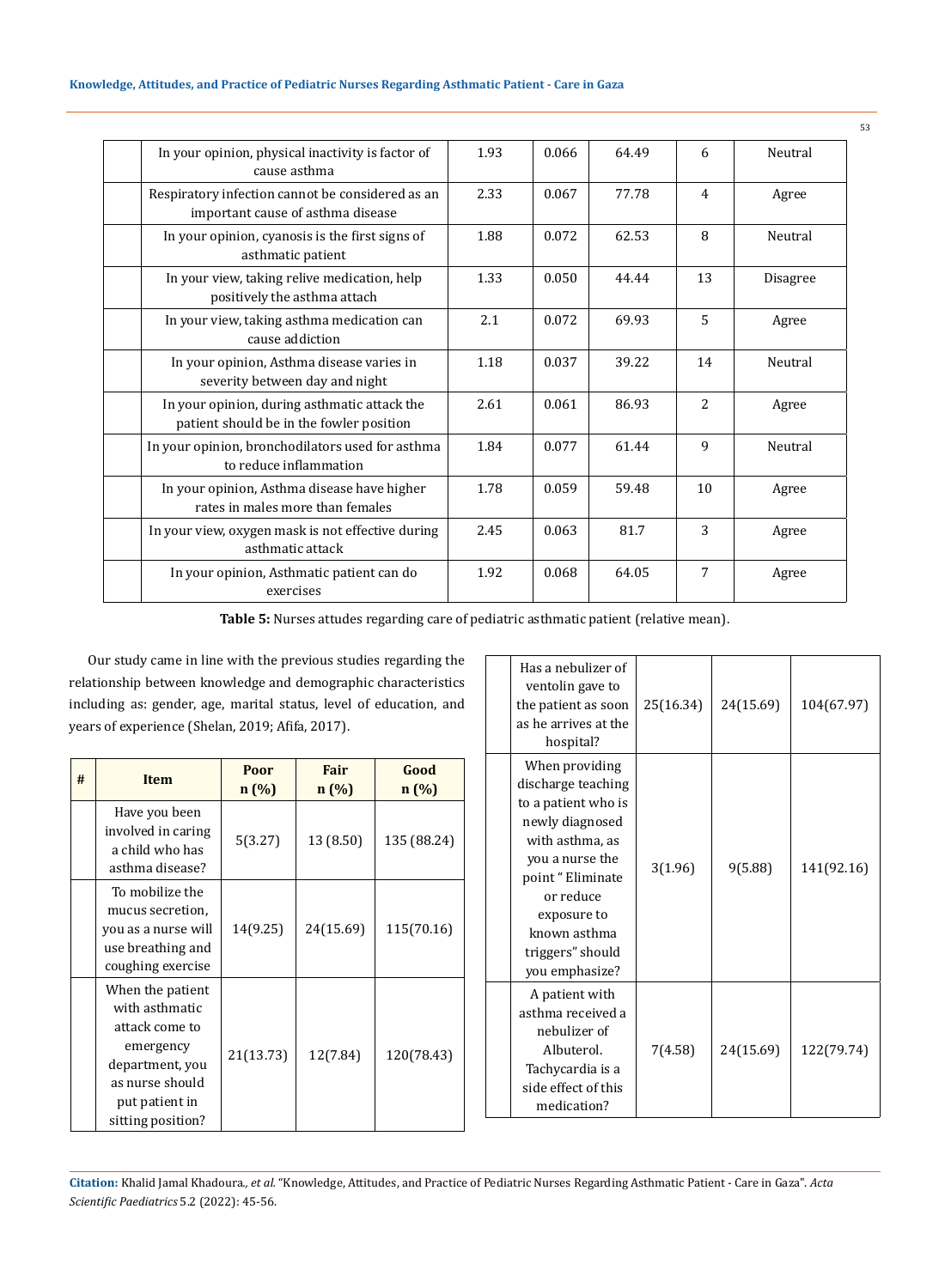| A patient<br>experiencing an<br>acute asthma<br>exacerbation<br>arrives at the<br>urgent care clinic.<br>As you a nurse<br>Tachypnea and<br>prolonged<br>expirations is<br>the assessment<br>findings require<br>immediate action? | 26(16.99) | 16(10.46) | 111(72.55) |
|------------------------------------------------------------------------------------------------------------------------------------------------------------------------------------------------------------------------------------|-----------|-----------|------------|
| A patient with<br>asthma is taking<br>Theophlline. As<br>you a nurse should<br>advise the patient<br>avoid consuming<br>Wheat?                                                                                                     | 35(22.88) | 73(47.71) | 45(29.41)  |
| Can you repeat<br>a nebulizer of<br>Ventolin every five<br>minutes?                                                                                                                                                                | 55(35.95) | 38(24.84) | 60(39.22)  |
| The healthcare<br>provider prepares<br>to administer a<br>corticosteroid to a<br>patient with a<br>diagnosis of<br>asthma. Is<br>reducing the<br>swelling the<br>rationale for<br>administering<br>this drug to this<br>patient?   | 11(7.19)  | 30(19.61) | 112(73.20) |
| Total                                                                                                                                                                                                                              | 13.214    | 17.2      | 69.108     |

**Table 6:** Practices of nurses regarding care of pediatric asthmatic patients ( $n = 153$ ).

## **The relative mean of nurse's practices regarding care of asthmatic patients**

Table 6 exposes the extent of behavioral practices of the pediatric nurses toward the care of asthmatic children. The overall relative mean for nursing practice was 84.5% which is accepted and has a good chance to improve more easily to optimal practice.

Practice was categorized to poor, neutral good as follow, from 1 to 1.66 (< 55.33%) considered poor practice, 1.67 to 2.33 (55.34 - 77.66%) considered neutral and 2.34 to 3 (77.67 - 100%) considered good practice. The majority of nurses showed (93.73%) that they can teach a patient who newly diagnosed with asthma to reduce exposure to asthma triggers with mean (2.9%) and standard deviation (0.53) in the first rank. Followed by, (94.99%) of nurses can be caring child who has asthma disease with mean (2.85%) and standard deviation (0.64) in the second rank, About (91.72%) of nurses were agreed that tachycardia is a side effect of nebulizer albuterol with mean (2.75%) and standard deviation (0.77) which placed in the Third rank. Yet, (88.67) % of nurses can be used breathing and coughing exercise to mobilize the mucus secretions with standard deviation (0.71) which placed in the fourth rank, also (88.67%) of nurses showed that they can be administer corticosteroids to patient with asthma disease to reduce the swelling in the airway with mean (2.66%), but with different standard deviation (0.77) which applied in the fifth rank. In the Sixth rank, (88.24%) of nurses were agreed that patient with asthmatic attack should be put in sitting position when come to emergency department with mean (2.66%) and standard deviation (0.71).

As well, (85.19%) of nurses were agreed that when a patient experience an acute asthma arrives at the urgent care clinic, assessment tachypnea and prolonged expiration is a finding require immediate action with mean (2.56%) and standard deviation (0.72), which placed in 7<sup>th</sup> rank. Conversely, more than half of participants (83.88%) saw that they can give nebulizer ventolin to the patient as soon as he arrives at the hospital with mean (2.52%) and standard deviation (0.35) which placed in  $8<sup>th</sup>$  rank. (68.85%) of nurses showed they can be advising patient with asthma should advise to avoid consuming wheat when take theophylline with mean (2.07%) and standard deviation (0.86) which placed in  $9<sup>th</sup>$  rank. Finally, (67.76%) of nurses show that they can repeat a nebulizer of ventolin every five minutes with mean (2.03%) and standard deviation (0.61).

### **Discussion**

The present study reveals that more than half of nurses were females (55.65,  $n = 85$ ) with age range between 21 - 55 years, the educational level was Bachalor (62.09%) and the experience range between 1 to 5 years' experience (43.14%%). In this study, we depended on one questionnaire consist of three sections including

**Citation:** Khalid Jamal Khadoura*., et al.* "Knowledge, Attitudes, and Practice of Pediatric Nurses Regarding Asthmatic Patient - Care in Gaza". *Acta Scientific Paediatrics* 5.2 (2022): 45-56.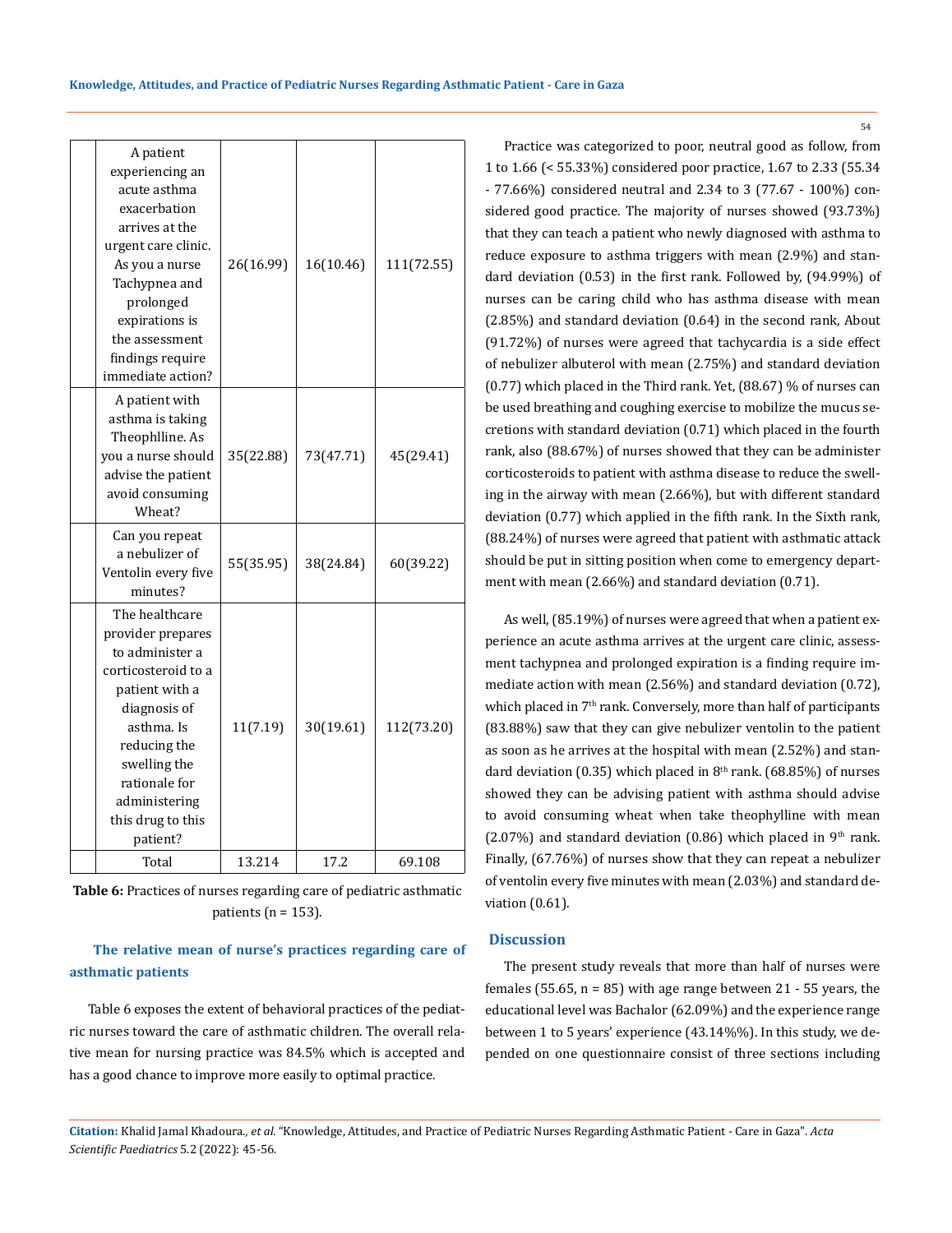|   |                                                                                                                                                                                                         |             |           |                         |              | 55                    |
|---|---------------------------------------------------------------------------------------------------------------------------------------------------------------------------------------------------------|-------------|-----------|-------------------------|--------------|-----------------------|
| # | <b>Item</b>                                                                                                                                                                                             | <b>Mean</b> | <b>SD</b> | <b>Relative</b><br>mean | Rank         | <b>Classification</b> |
|   | Have you been involved in caring a child who has asthma<br>disease?                                                                                                                                     | 2.85        | 0.64      | 94.99                   | 2            | Good                  |
|   | To mobilize the mucus secretion, you as a nurse will use<br>breathing and coughing exercise                                                                                                             | 2.66        | 0.71      | 88.67                   | 4            | Good                  |
|   | When the patient with asthmatic attack come to emergency<br>department, you as nurse should put patient in sitting<br>position?                                                                         | 2.65        | 0.76      | 88.24                   | 6            | Good                  |
|   | Has a nebulizer of ventolin gave to the patient as soon as he<br>arrives at the hospital?                                                                                                               | 2.52        | 0.35      | 83.88                   | 8            | Good                  |
|   | When providing discharge teaching to a patient who is newly<br>diagnosed with asthma, as you a nurse the point "Eliminate<br>or reduce exposure to known asthma triggers" should you<br>emphasize?      | 2.9         | 0.53      | 96.73                   | $\mathbf{1}$ | Good                  |
|   | A patient with asthma received a nebulizer of Albuterol.<br>Tachycardia is a side effect of this medication?                                                                                            | 2.75        | 0.77      | 91.72                   | 3            | Good                  |
|   | A patient experiencing an acute asthma exacerbation arrives at<br>the urgent care clinic. As you a nurse Tachypnea and prolonged<br>expirations is the assessment findings require immediate<br>action? | 2.56        | 0.72      | 85.19                   | 7            | Neutral               |
|   | A patient with asthma is taking Theophlline. As you a nurse<br>should advise the patient to avoid consuming Wheat?                                                                                      | 2.07        | 0.86      | 68.85                   | 9            | Neutral               |
|   | Can you repeat a nebulizer of Ventolin every five minutes?                                                                                                                                              | 2.03        | 0.61      | 67.76                   | 10           | Neutral               |
|   | The healthcare provider prepares to administer a cortico-<br>steroid to a patient with a diagnosis of asthma. Is reducing<br>the swelling the rationale for administering this drug to this<br>patient? | 2.66        | 0.77      | 88.67                   | 4            | Neutral               |
|   | Total                                                                                                                                                                                                   | 25.65       |           | 85.5                    |              | Good                  |

**Table 7:** Practices of nurses regarding care of pediatric asthmatic patients (relative means).

(knowledge, attitude, and practice) to evaluate level of knowledge, attitude and practice. The result of this study showed that there is good level of knowledge, attitude and practice.

The findings from this study were reviewed and suggest that the majority of nurses have good knowledge about asthma (94.12%), this results consistent with another study in Khartoum city, Sudan [9], which conducted study to assess the knowledge toward asthmatic attack in children at paediatric hospitals that revealed 75% of nurses know about asthma disease. (73.86%) of nurses believe that asthma characterised by wheezing and this result agree with another study which showed that (58,03%) known the sings of asthma is wheezing [9].

In this study, more than half of nurses showed fair level of knowledge regarding knowing that spirometry is the main test use to diagnosis asthma disease (71.24%) and emergency procedures such as giving oxygen supplementation to treat acute asthma attack when asthmatic patient arrives at the hospital (67.97%). This result agrees with study carried out in Sudan showed 72% of nurses know about diagnostic evaluation and emergency treatment of acute asthma attack (70%) [9].

This study founded (79.74%) of involved nurses recognise the side effects of Albuterol such as tachycardia and this result differ from the study that was done by Abdallah and wafa, (2014) which suggested that (70%) of nurses realise the signs of overdose in Sal-